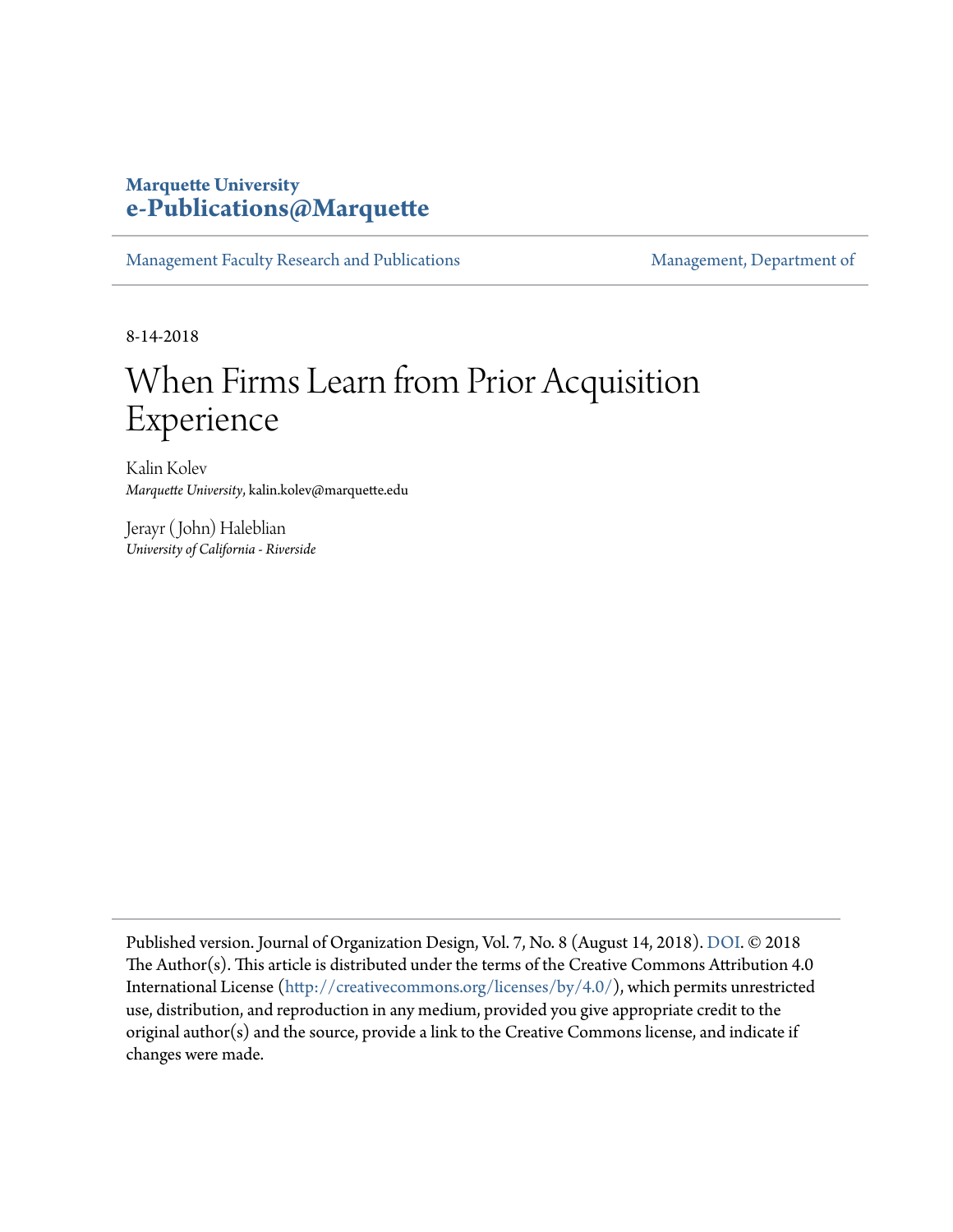### **POINT OF VIEW CONSULTERING THE CONSULTANT OF VIEW CONSULTANT OF ACCESS**



# When firms learn from prior acquisition experience

Kalin D. Kolev<sup>1[\\*](http://orcid.org/0000-0003-0930-4281)</sup> and Jerayr (John) Haleblian<sup>2</sup>

\* Correspondence: [kalin.kolev@marquette.edu](mailto:kalin.kolev@marquette.edu) <sup>1</sup> Department of Management, College of Business Administration, Marquette University, Milwaukee, WI 53201, USA Full list of author information is available at the end of the article

#### Abstract

Acquisition experience is commonly viewed as an important determinant of subsequent acquisition success. Yet, empirical evidence suggests that acquisition experience may not be positively associated with acquisition performance and could even hurt performance. In this article, we highlight specific practices that facilitate and impede learning from acquisitions and draw implications for managers. In particular, we suggest that managers (1) expand time between acquisitions, (2) implement strong governance mechanisms and top management team diversity, (3) use similar-context experience, (4) avoid herding behavior in acquisitions, and (5) minimize blind reliance on financial advisors to effectively transfer prior acquisition experience into acquisition success.

Keywords: Acquisition experience, Acquisition transfer, Acquisition performance

#### Introduction

Acquisitions are major strategic initiatives allowing the firm to grow, gain access to valuable assets and know-how, redeploy existing capabilities to new and underexplored markets, and achieve competitive advantage (see for review, Haleblian et al. [2009](#page-6-0)). Evidence shows the volume of global acquisition activities has seen a steady growth over the last decade with recent statistics showing that 2017 marked the fourth consecutive year of annual M&A deals exceeding 3 trillion dollars (Massoudi et al. [2017](#page-7-0)). Not surprisingly, acquisitions have received considerable attention by academics and practitioners. An important question that drives a significant amount of research is focused on approaches to extract greater acquisition value.

One seemingly obvious factor that should enhance acquisition performance is acquirer acquisition experience. Intuition, as well as theory on organization learning, suggests firms with more acquisition experience should perform better on their acquisitions than firms with limited acquisition experience. Specifically, it would be expected that firm managers learn from prior experiences and should encode such experience into organizational routines and practices (Nelson et al. [1982](#page-7-0)), which should benefit firms on subsequent acquisitions. Yet, empirical findings on the relationship between acquisition experience and acquisition performance show that acquisition experience is not associated with positive performance and is often even negatively related (see for review, Barkema and Schijven [2008\)](#page-6-0). This finding suggests that learning from acquisitions is not automatic and is a complicated endeavor (Zollo and Singh [2004;](#page-7-0) Zollo and



© The Author(s). 2018 Open Access This article is distributed under the terms of the Creative Commons Attribution 4.0 International License [\(http://creativecommons.org/licenses/by/4.0/](http://creativecommons.org/licenses/by/4.0/)), which permits unrestricted use, distribution, and reproduction in any medium, provided you give appropriate credit to the original author(s) and the source, provide a link to the Creative Commons license, and indicate if changes were made.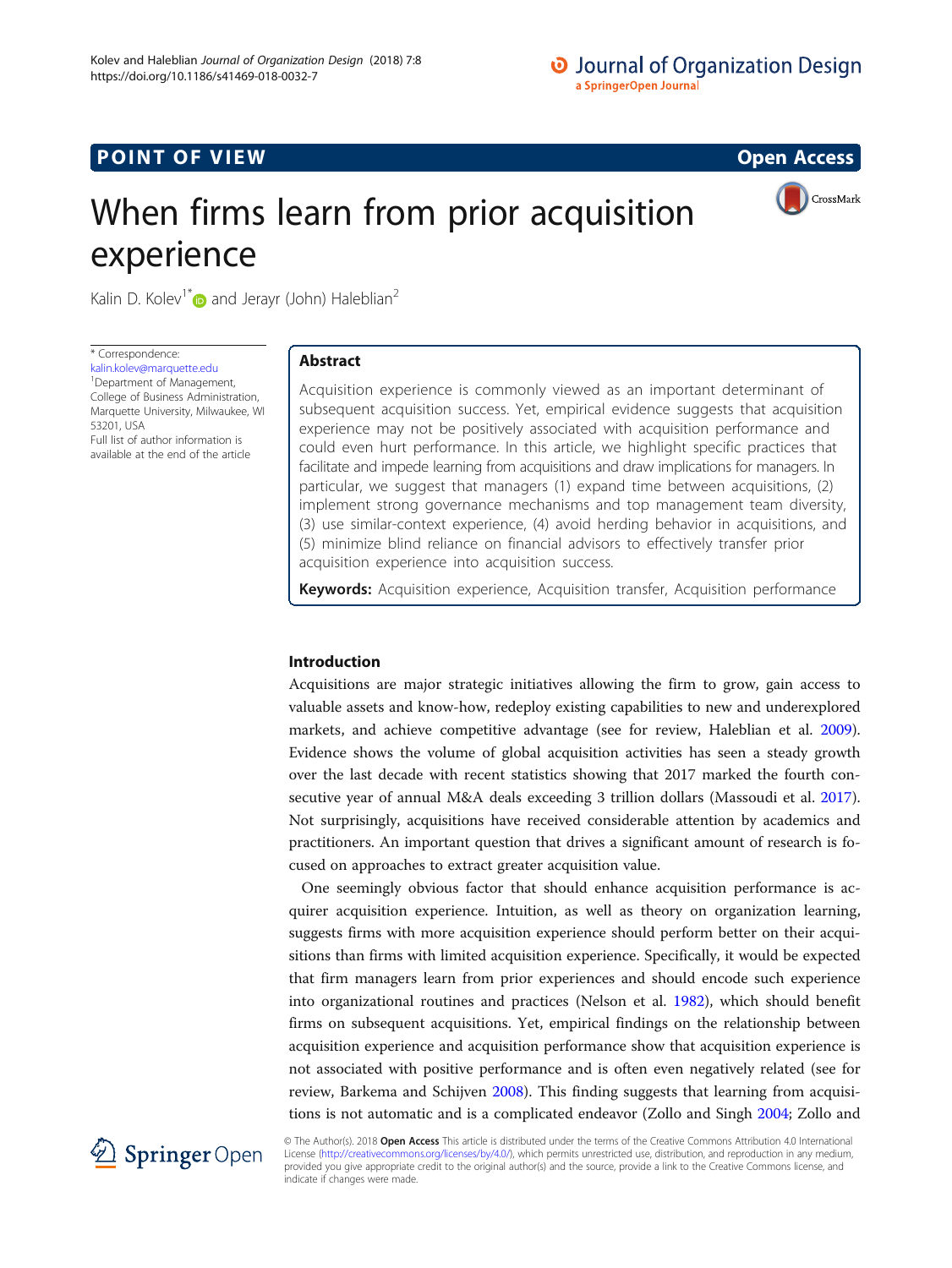Winter [2002](#page-7-0)). Acquisitions are idiosyncratic and distinct from each other, so applying acquisition experience to a current acquisition may be harmful. Firms assume they can learn from their experiences and attempt to do so even when those experiences are likely to be uninformative or otherwise ambiguously related to future decisions (Kardes et al. [2005\)](#page-7-0). This is akin to the concept of "superstitious learning" from learning theory, which takes place when the connection between the cause of an action and the outcomes experienced are misattributed (Levitt and March [1988\)](#page-7-0). Contrary to expectation for the positive benefits of acquisition experience, then, managers often inappropriately generalize acquisition experience to subsequent dissimilar acquisitions (Haleblian and Finkelstein [1999\)](#page-6-0), which often hurts acquisition performance. Empirical findings also show that experience with prior small related acquisitions is negatively related to post-deal performance of large acquisitions (Ellis et al. [2011](#page-6-0)). Hence, if managers have conducted small, related acquisitions and transfer that experience to subsequent large deals, the firm loses value.

Although these are discouraging findings, we argue that under specific circumstances firms can effectively learn from acquisition experience. Specifically, we make the case that firms should not blindly follow the acquisition experience of external actors. Moreover, firms should emphasize internal arrangements that provide executives with sufficient time, skills, and motivation to diligently apply prior experience to subsequent acquisitions. We integrate extant research on acquisition experience in order to outline organizational design practices that facilitate managers to learn more effectively from acquisition experience.

### Practices undermining successful learning from acquisition experience Herding behaviors

Research outside the context of acquisitions shows that firms benefit from vicarious learning, which is learning through the observation of other firms' strategic choices (Ingram and Baum [1997](#page-7-0); Shaver et al. [1997\)](#page-7-0). The vicarious learning rationale behind these arguments is that a focal firm can explore different ways of conducting tasks without experiencing the costs and risks associated with experimenting with those tasks (Miner and Haunschild [1995\)](#page-7-0). In terms of acquisitions, the focal acquirer can observe and then repeat the acquisition choices of other firms. However, observing others does not automatically translate into learning because "knowledge does not transfer easily between organizations" (Baum and Ingram [2002](#page-6-0): 5). Trying to follow rivals without understanding the motives and underlying capabilities behind rivals' behaviors often damages the focal firm, especially in contexts of intense competition.

One such context is merger waves (defined as periods of time with increased rate of activity which is sustained for a limited time period before returning to the previous level of merger frequency). Over 50% of acquisitions that occurred over the last century took place in merger and acquisition waves (Stearns and Allan [1996](#page-7-0)). In fact, the observation that mergers and acquisitions often occur in waves is one of the "most consistent empirical features of merger activity" (Andrade et al. [2001](#page-6-0): 104). During acquisition waves, later movers within the wave tend to follow the actions of early movers (Haleblian et al. [2012\)](#page-6-0). However, research suggests that follower firms who succumb to competitive pressures and engage in herding behavior by pursuing acquisitions are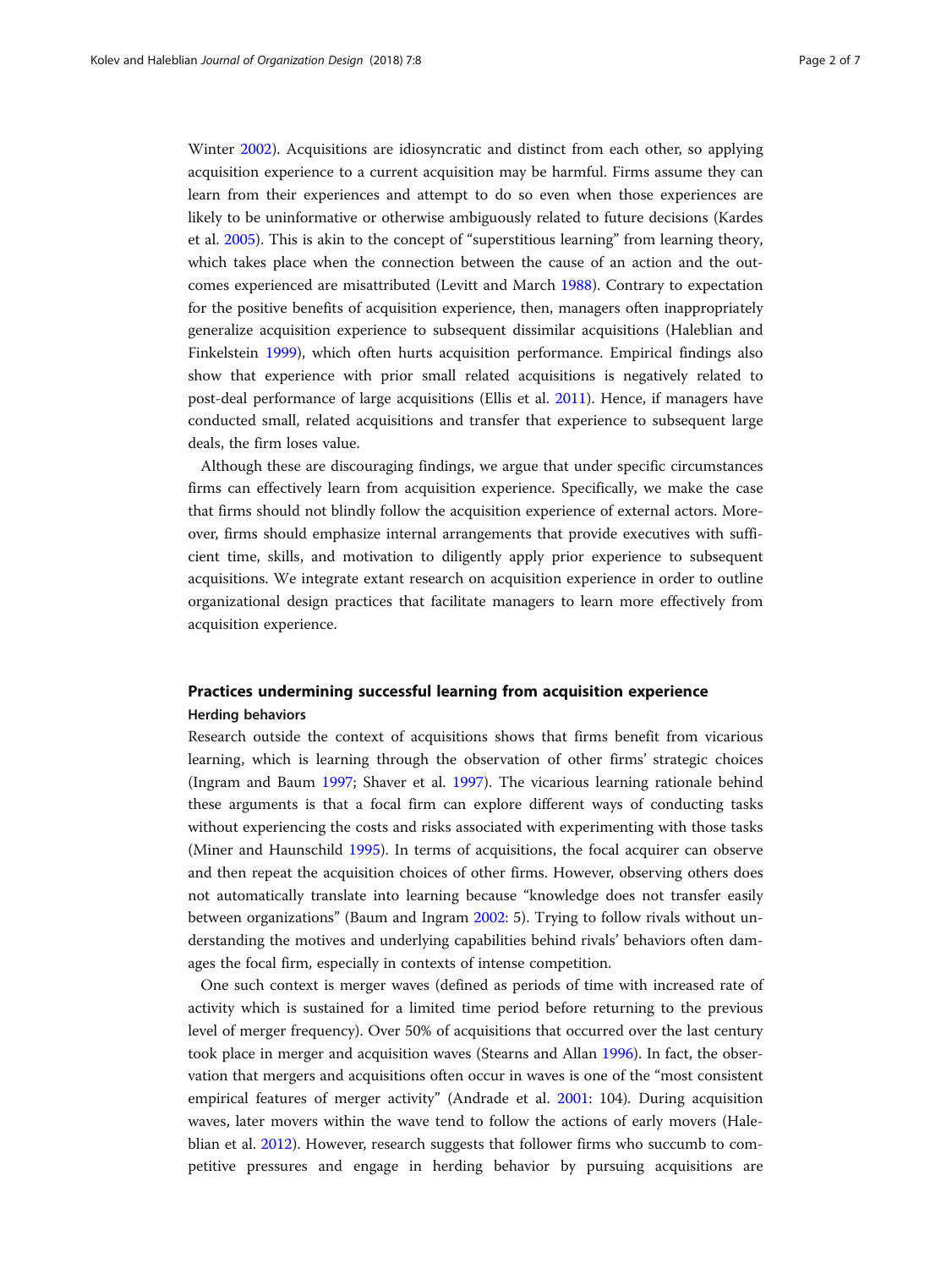penalized by the market (Carow et al. [2004;](#page-6-0) McNamara et al. [2008\)](#page-7-0). Thus, in the context of acquisitions, attempting to learn from the experience of other firms carries a high risk of merger and acquisition failure. To prevent this, firms might design manuals with detailed instructions and guidance on prioritizing due diligence, and avoid following the crowd in acquisition processes.

#### Relying blindly on financial advisor acquisition experience

It has been speculated that acquirer acquisition experience is unreliable because firms lack objectivity and would be better served by more objective outside advisors, such as investment banks. However, research shows that markets are also suspicious of investment bank acquisition experience and react negatively rather than positively to such experience (Steinbach, Haleblian & McNamara, WP). A caveat to this finding is that when investment banks have a significant amount of focused experience in the target industry, this increases experience relevance and, under such conditions, the effects of advisor acquisition experience are more likely to become positive.

Research also shows that the degree to which firms follow investment bank recommendations or "discount" that advice and rely instead on their own insights to make their final decision impacts whether acquisition experience has positive effects (Brehmer and Hagafors [1986](#page-6-0); Harvey and Fischer [1997;](#page-6-0) Yaniv [2004\)](#page-7-0). Acquirers knowledgeable regarding their decision are more likely to discount advice and rely on their own set of information to make a decision (Godek and Murray [2008;](#page-6-0) Yaniv [2004](#page-7-0); Yaniv and Choshen-Hillel [2012](#page-7-0)), which results in better decisions. Research shows that acquirers pursuing a target in their own industry are equipped with the industry-specific experience that can contribute to their own decisions and enable them to discount the advice of their investment advisor. Relatedly, prior research has shown that related acquisitions perform better than acquisitions of targets in industries in which the acquiring firm has no prior experience (Morck et al. [1990](#page-7-0); Schijven and Hitt [2012](#page-7-0); Seth [1990](#page-7-0)), which provides evidence that such acquirers do not need to rely on irrelevant experience brought forth by investment advisors. Thus, when assessing investment banker advice, focused, relevant experience from advisors yields acquisition benefits, especially when supplemented with own firm experience on related acquisitions. The creation of and adherence to codified tools and manuals (Heimeriks et al. [2012](#page-6-0); Zollo and Singh [2004](#page-7-0)) containing blueprint for balancing financial advisors' acquisition expertise with firm's own acquisition experience are likely to lead to successful application of prior acquisition experience to subsequent acquisition deals.

#### Practices facilitating successful learning from acquisition experience Expanding time between acquisitions

There has been a long-standing argument that the time between subsequent acquisitions is of essential importance to the impact of prior acquisition experience on subsequent acquisition outcomes (see for review, Shi et al. [2012\)](#page-7-0). Scholars have argued that when acquisitions are equally paced in time (about 6- to 12-month intervals), managers are better able to utilize prior experiences to obtain positive acquisition returns (Hayward [2002](#page-6-0)). If acquisitions are too close to each other and conducted over a short period of time, it is hard for managers to assess what worked and what did not work in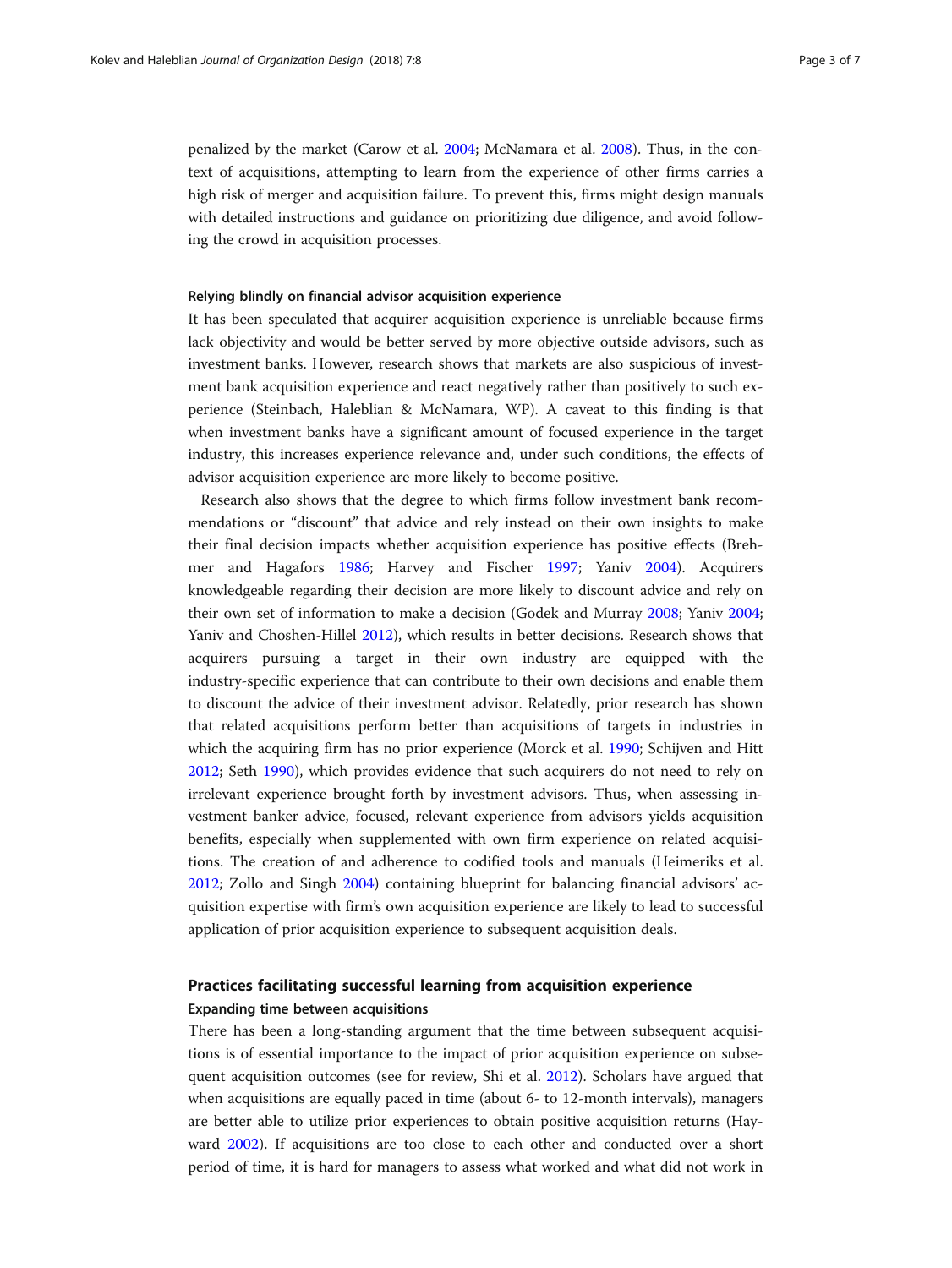prior acquisitions (Haunschild et al. [1994](#page-6-0)) because they have to jump to the next deal. If acquisitions are too distant from each other, the inferences from prior deals might be obsolete or unavailable because people that were engaged in acquisitions have left the firm (Hayward [2002](#page-6-0)).

Emerging research is also showing that progressively expanding intervals—when time between subsequent acquisitions systematically expands over time—might be the most appropriate approach for capturing prior acquisition experience (Bingham et al. [2015b](#page-6-0)). Interviews with experienced acquirers show that expanding practice may result in strong acquisition performance for multiple reasons. First, expanding practice reduces the cognitive overload by providing managers with more time to learn from prior acquisitions and absorb new knowledge (Cohen and Levinthal [1990\)](#page-6-0); as a result, each subsequent deal is given greater priority and can be conducted more diligently. In addition, expanding practice can confer benefits of stability by allowing executives to develop rules and routines necessary for the transfer of collective knowledge on how to conduct acquisitions. Moreover, expanding practice facilitates preparation and coordination of resources. As time between deals progressively expands, executives have more opportunities to coordinate the various functions involved in the acquisition process and thus improve the likelihood of acquisition success (Bingham et al. [2015a\)](#page-6-0). Finally, increasing time between deals helps the acquiring firm to integrate and assimilate target firm personnel which is key to capturing synergies between the two firms (Graebner [2004](#page-6-0)). Accordingly, the manner in which firms schedule their acquisitions over time—especially if the time between deals is increasing—appears to enhance the likelihood of firms benefitting from acquisition experience. Building dedicated corporate teams from the acquiring and target firms (Bingham et al. [2015b;](#page-6-0) Kale et al. [2002\)](#page-7-0) provides the necessary human resources to slowly and diligently digest existing acquisition experience and effectively apply it to future acquisition deals.

#### Drawing on strong governance mechanisms

Emerging research is beginning to show that managerial oversight enhances the relationship between firm acquisition experience and acquisition performance (Schijven et al. [2017](#page-7-0)). Two broad motives drive acquisition behavior: value enhancement and private interest. CEOs that pursue acquisitions and view them as opportunities to increase firm value tend to argue for synergies, access to superior information, and/or attempts to obtain market power. By contrast, personal interests such as increasing compensation, discretion, and bargaining power may also drive CEO acquisition decisions (Devers et al. [2013](#page-6-0)). Recent work shows that where there are strong internal and external governance mechanisms firms are more likely to have positive results from their acquisition experience because those governance mechanisms compel managers to use their acquisition experience for firm value enhancement (Schijven et al. [2017\)](#page-7-0). As a result, firms should structure boards of directors that are independent of managerial influence, design CEO compensation that is heavily stock-based, and facilitate the presence of institutional investors as monitoring mechanisms.

#### Facilitating top management team diversity

The quality of top management teams makes a difference as to whether the firm benefits from its acquisition experience. Top management teams are directly involved in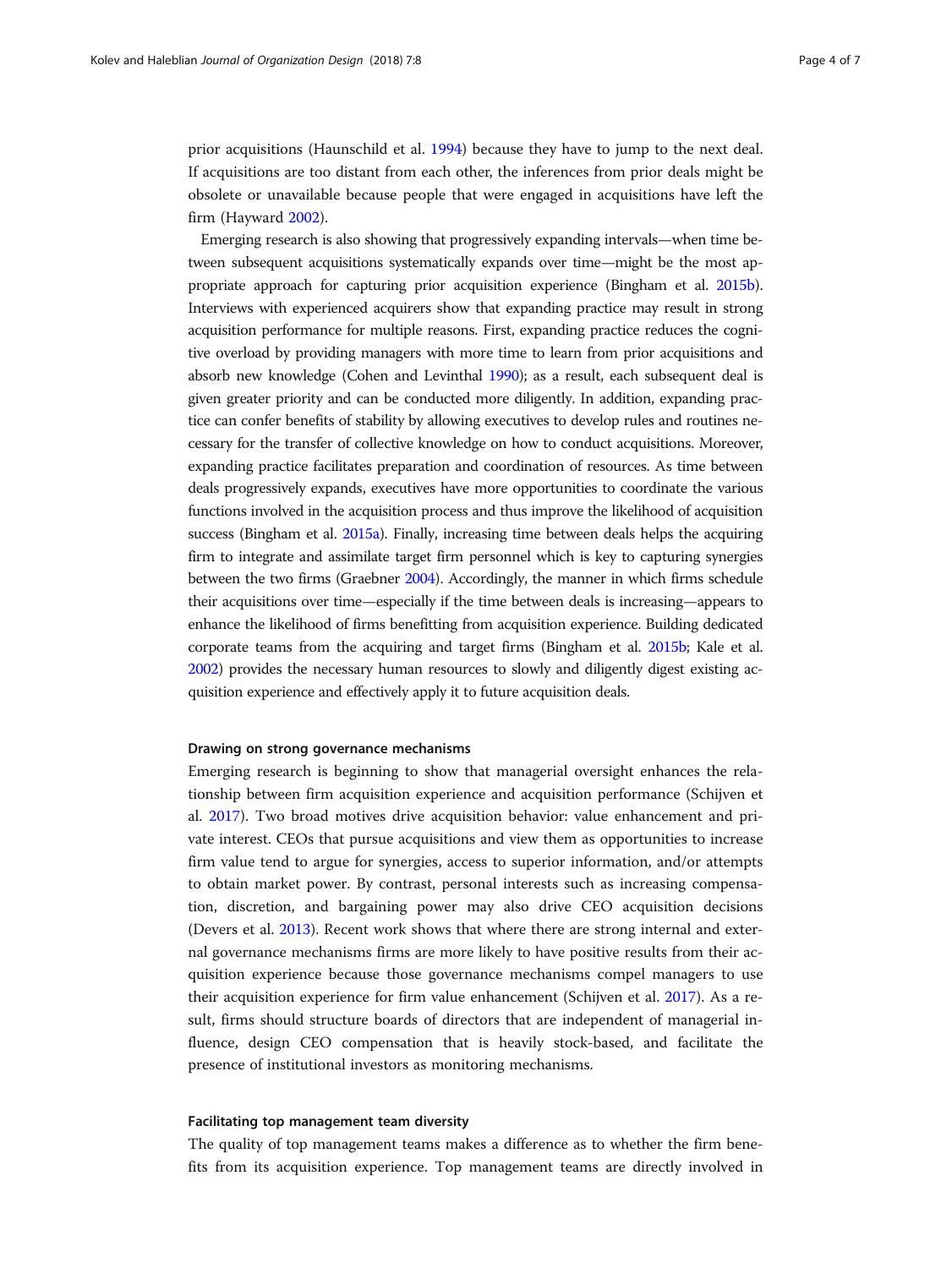various stages of the acquisition process, such as target identification, negotiation and price determination, and post-merger integration (Parola et al. [2015](#page-7-0)). Research also shows that the composition of the top management team is a key determinant as to how team members utilize prior firm acquisition experience. Top management team tenure and educational heterogeneity have been shown to reduce the likelihood of mis-transferring lessons from prior acquisitions and aid managers to optimize lessons from acquisition experience (Nadolska and Barkema [2014](#page-7-0)). Specifically, diversity among top management teams allows for sharing of different ideas and viewpoints, thorough evaluation of multiple alternatives, and effective problem detection and solution (Cox et al. [1991;](#page-6-0) Wiersema and Bantel [1992](#page-7-0)), which leads to improved team effectiveness (Gruenfeld et al. [1996](#page-6-0)). As a result, a diverse top management team can comprehensively compare various acquisitions, diligently identify the differences between them, and correctly transfer skills and experiences from prior acquisitions to current ones. Indeed, top management team diversity positively moderates the impact of prior acquisition experience on acquisition success. Hence, firms should actively try to build heterogeneous top management teams that play a positive role in the relationship between acquisition experience and acquisition performance.

Summary of the practices that facilitate and undermine firm ability to learn from acquisition experience is presented in Table 1 below.

#### Conclusions

In sum, although prior research provides evidence that acquisition experience often has a negative impact on acquisition performance, this negative impact can turn positive (see Table 1).

Acquisitions are inherently complex strategic actions in which each acquisition is unique. Accordingly, prior acquisition experience cannot be applied in a wholesale manner to a current acquisition. However, key factors may appropriately generalize from one acquisition to another. Prior research shows that such appropriate application of experience occurs more frequently when a target is (a) more related to the acquirer's industry (Haleblian and Finkelstein [1999\)](#page-6-0) or (b) more similar to prior targets the acquirer has bought (Finkelstein and Haleblian [2002\)](#page-6-0). Appropriate generalization of experience may also be more likely to occur when the timing of acquisitions is sufficient for prior experience to be absorbed. The existence of good governance mechanisms, such as independent boards and significant amount of shares owned by the CEO and institutional investors, and quality top management team, such as one with greater diversity, are also conditions in which acquisition experience is more likely to yield positive outcomes. However, generalizing experience from external actors has not led to expected benefits. Simply following the lead of other firms that also acquire, such as during merger waves, or relying on the experience of experienced investment banks, does not contribute to positive outcomes from acquisition experience. Thus, firms need to reflect on its

Table 1 Practices that facilitate and undermine firm ability to learn from acquisition experience

| Practices facilitating successful learning                                                                                                                                           | Practices undermining successful learning                                                                                                        |
|--------------------------------------------------------------------------------------------------------------------------------------------------------------------------------------|--------------------------------------------------------------------------------------------------------------------------------------------------|
| - Expanding time between acquisitions<br>- Drawing on strong governance mechanisms<br>- Facilitating top management team diversity<br>- Using similar-context acquisition experience | - Applying acquisition experience to dissimilar contexts<br>- Herding behaviors<br>- Relying blindly on financial advisor acquisition experience |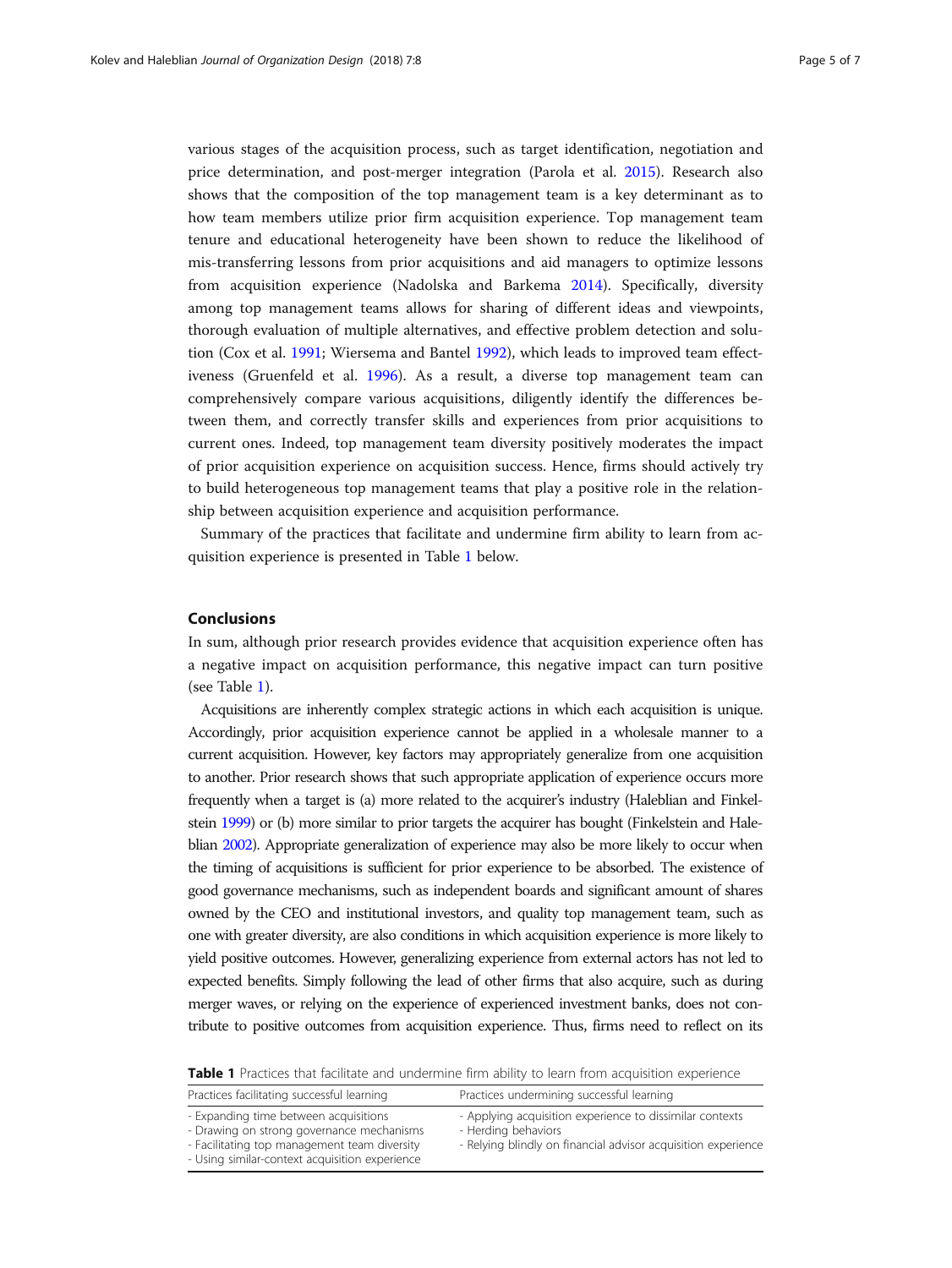<span id="page-6-0"></span>own acquisition experience with sufficient time to digest the experience in which differences of opinion and careful oversight of the application of experience lead to the best outcomes.

#### Funding

There is no funding for this article.

#### Authors' contributions

KK wrote the main body of the article, including identification of the issue and majority of the suggested solutions, and conclusion. JH wrote the initial outline of the article as well as the solution regarding the role of outside expertise and made edits to the article. All authors read and approved the final manuscript.

#### Competing interests

The authors declare that they have no competing interests.

#### Publisher's Note

Springer Nature remains neutral with regard to jurisdictional claims in published maps and institutional affiliations.

#### Author details

<sup>1</sup>Department of Management, College of Business Administration, Marquette University, Milwaukee, WI 53201, USA. <sup>2</sup>School of Business Administration, University of California-Riverside, Riverside, CA 92521, USA.

# Received: 5 June 2018 Accepted: 1 August 2018<br>Published online: 14 August 2018

#### References

Andrade G, Mitchell M, Stafford E (2001) New evidence and perspectives on mergers. J Econ Perspect 15:103–120 Barkema HG, Schijven M (2008) How do firms learn to make acquisitions? A review of past research and an agenda for the future. J Manag 34:594–634

- Baum JAC, Ingram P (2002) Interorganizational learning and network organizations: toward a behavioral theory of the interfirm. In: Augier M, March J (eds) The Economics of Choice, Change, and Organization. Essays in the memory of Richard M. Cyert. Edward Elgar, Cheltenham, UK, pp 191–218
- Bingham CB, Heimeriks K, Schijven M, Gates S (2015a) Concurrent learning: how firms develop multiple dynamic capabilities in parallel. Strateg Manag J 36:1802–1825
- Bingham CB, Kolev KD, Haleblian J (2015b) Experience schedules: unpacking experience accumulations and its consequences. In: Acad Manag Proc. Academy of Management, Briarcliff Manor, NY, p 10877
- Brehmer B, Hagafors R (1986) Use of experts in complex decision making: a paradigm for the study of staff work. Organ Behav Human Decision Processes 38:181–195
- Carow K, Heron R, Saxton T (2004) Do early birds get the returns? An empirical investigation of early-mover advantages in acquisitions. Strateg Manag J 25:563–585
- Cohen WM, Levinthal DA (1990) Absorptive capacity: a new perspective on learning and innovation. Adm Sci Q 35: 128–152
- Cox TH, Lobel SA, McLeod PL (1991) Effects of ethnic group cultural differences on cooperative and competitive behavior on a group task. Acad Manag J 34(4):827–847

Devers CE, McNamara G, Haleblian J, Yoder ME (2013) Do they walk the talk? Gauging acquiring CEO and director confidence in the value creation potential of announced acquisitions. Acad Manag J 56:1679–1702

Ellis KM, Reus TH, Lamont BT, Ranft AL (2011) Transfer effects in large acquisitions: how size-specific experience matters. Acad Manag J 54(6):1261–1276

Finkelstein S, Haleblian J (2002) Understanding acquisition performance: the role of transfer effects. Organ Sci 13:36–47 Godek J, Murray KB (2008) Willingness to pay for advice: the role of rational and experiential processing. Organ Behav

- Human Decision Processes 106:77–87 Graebner ME (2004) Momentum and serendipity: how acquired leaders create value in the integration of technology
- firms. Strateg Manag J 25:751–777
- Gruenfeld DH, Mannix EA, Williams KY, Neale MA (1996) Group composition and decision making: how member familiarity and information distribution affect process and performance. Organ Behav Human Decision Processes 67:1–15

Haleblian J, Devers CE, McNamara G, Carpenter MA, Davison RB (2009) Taking stock of what we know about mergers and acquisitions: a review and research agenda. J Manag 35:469–502

Haleblian J, Finkelstein S (1999) The influence of organizational acquisition experience on acquisition performance: a behavioral learning perspective. Adm Sci Q 44:29–56

Haleblian J, McNamara G, Kolev K, Dykes BJ (2012) Exploring firm characteristics that differentiate leaders from followers in industry merger waves: a competitive dynamics perspective. Strateg Manag J 33(9):1037–1052

Harvey N, Fischer I (1997) Taking advice: accepting help, improving judgment, and sharing responsibility. Organ Behav Human Decision Processes 70:117–133

- Haunschild PR, Davis-blake A, Fichman M (1994) Managerial overcommitment in corporate acquisition processes. Organ Sci 5:528–540
- Hayward MLA (2002) When do firms learn from their acquisition experience? Evidence from 1990-1995. Strateg Manag J 23:21–39

Heimeriks KH, Schijven M, Gates S (2012) Manifestations of higher-order routines: the underlying mechanisms of deliberate learning in the context of postacquisition integration. Acad Manag J 55:703–726